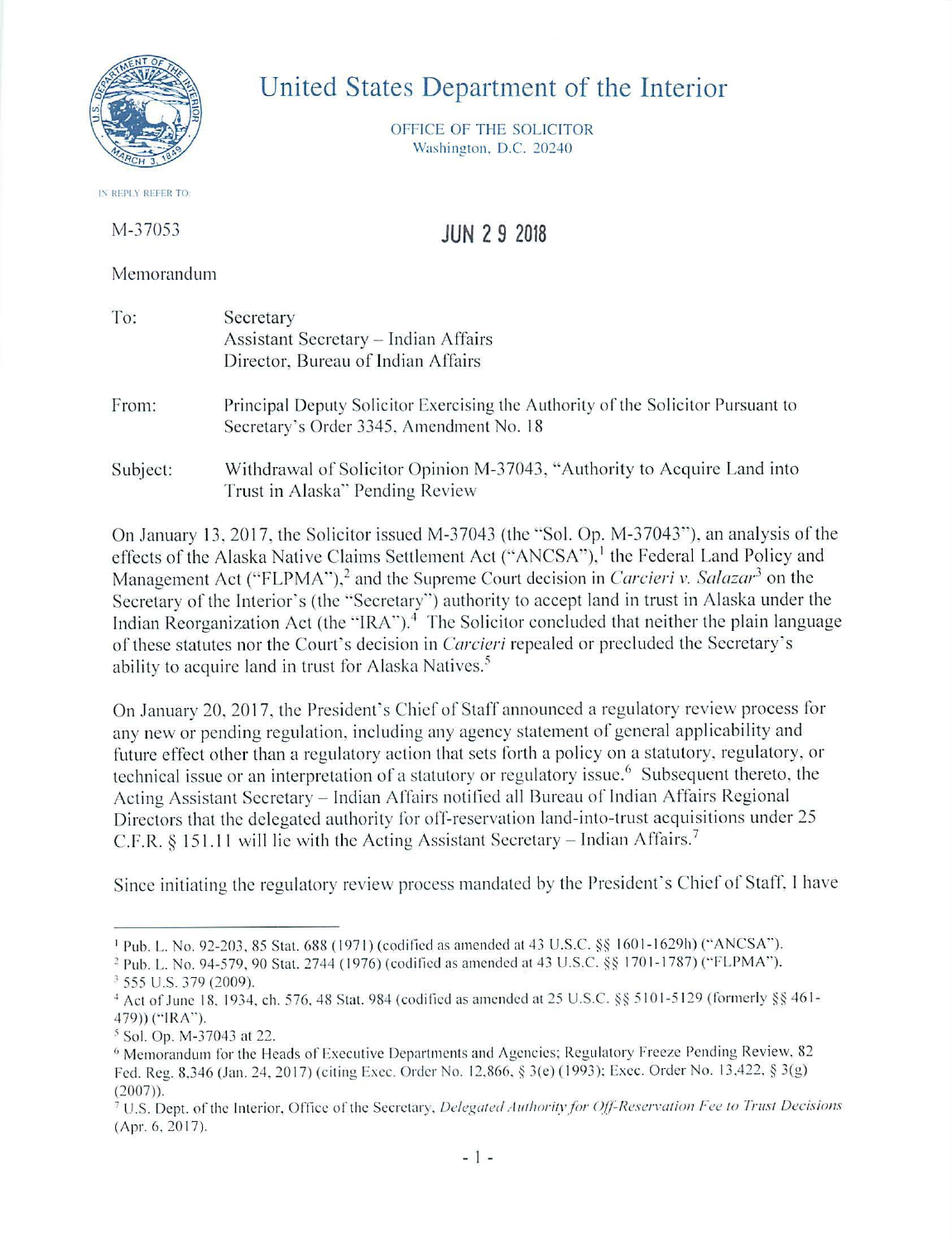determined that Sol. Op. M-37043 omits discussion of important statutory developments, resulting in an incomplete analysis of the Secretary's authority to acquire land in trust in Alaska. To facilitate both the regulatory review process announced by the President's Chief of Staff and the preparation of the Department's statement of interim policy, I therefore withdraw Sol. Op. M-37043, pending review.

Questions as to the Secretary's authority to acquire land in trust for Alaska Natives originated when the Department first published regulations governing the acquisition of land in trust for Indians, pursuant to Section 5 of the IRA.<sup>8</sup> The Associate Solicitor for Indian Affairs concluded in 1978 that it would "be an abuse of the Secretary's discretion" to acquire land in trust in Alaska based on the language and apparent intent of ANCSA:<sup>9</sup>

[T]he settlement should be accomplished rapidly,  $(...)$  without creating a reservation system or lengthy wardship or trusteeship, and without adding to the categories of property and institutions enjoying special tax privileges. <sup>10</sup>

In 1999, the Department proposed to revise its land acquisition regulations.<sup> $11$ </sup> The proposed rule left in place the regulatory prohibition on trust acquisitions in Alaska in effect since  $1980$ ,  $^{12}$  and invited comment on the Associate Solicitor's 1978 Opinion.<sup>13</sup>

On January 16, 2001, the Department issued final revised land acquisition regulations.<sup>14</sup> The Solicitor concurrently issued an opinion to the Assistant Secretary – Indian Affairs, advising him that subsequent to ANCSA, Congress's repeal in FLPMA of Section 2 of the IRA had "raise<sup>[d]</sup> a serious question as to whether the authority to take land into trust in Alaska still exists."<sup>15</sup> The Solicitor noted that the preamble to the final revised regulations would continue the bar on trust acquisitions in Alaska, other than at Metlakatla, for three years, during which time the Department would "consider the legal and policy issues involved in determining whether the Department ought to remove the prohibition."<sup>16</sup>

13 64 Fed. Reg. 17,574, 17,578 (Apr. 12, 1999).

<sup>8</sup> 45 Fed. Reg. 62034 (Sept. 18, 1980); *see* 25 U.S.C. § 5108.

<sup>9 &</sup>quot;Trust Land for the Natives of Venetie and Arctic Village" Memorandum to Assistant Secretary – Indian Affairs from Associate Solicitor - Indian Affairs Thomas W. Fredericks at 3 (Sept. 15, 1978).

<sup>10</sup>ANCSA at§ 160l(b).

<sup>11 64</sup> Fed. Reg. 17,574 (Apr. 12, 1999).

<sup>12</sup> From 1980-2015, 25 C.F.R. § 151.1 included the following language: "These regulations set forth the authorities, policy, and procedures governing the acquisition of land by the United States in trust status for individual Indians and tribes. Acquisition of land by individual Indians and tribes in fee simple is not covered by these regulations even though such land may, by operation of law, be held in restricted status following acquisition. Acquisition of land in trust status by inheritance or escheat is not covered by these regulations. *These regulations do not cover the*  acquisition of land in trust status in the State of Alaska, except acquisition for the Metlakatla Indian Community of *the Annette Island Reserve or its members."* (Emphasis added).

<sup>&</sup>lt;sup>14</sup> 66 Fed. Reg. 3452 (Jan. 16, 2001).

<sup>&</sup>lt;sup>15</sup> "Rescinding the September 15, 1978, Opinion of the Associate Solicitor for Indian Affairs entitled 'Trust Land for the Natives of Venetie and Arctic Village,"" Memorandum to Assistant Secretary - Indian Affairs from Solicitor John D. Leshy (Jan. 16, 2001) (the "Leshy Opinion"). Section 2 of the IRA had extended certain provisions of the IRA to Alaska. *See* 43 U.S.C. § 704(a), 90 Stat 2743 (repealing 49 Stat. 1250, 25 U.S.C. § 496) (1976).

<sup>&</sup>lt;sup>16</sup> Leshy Opinion at 2.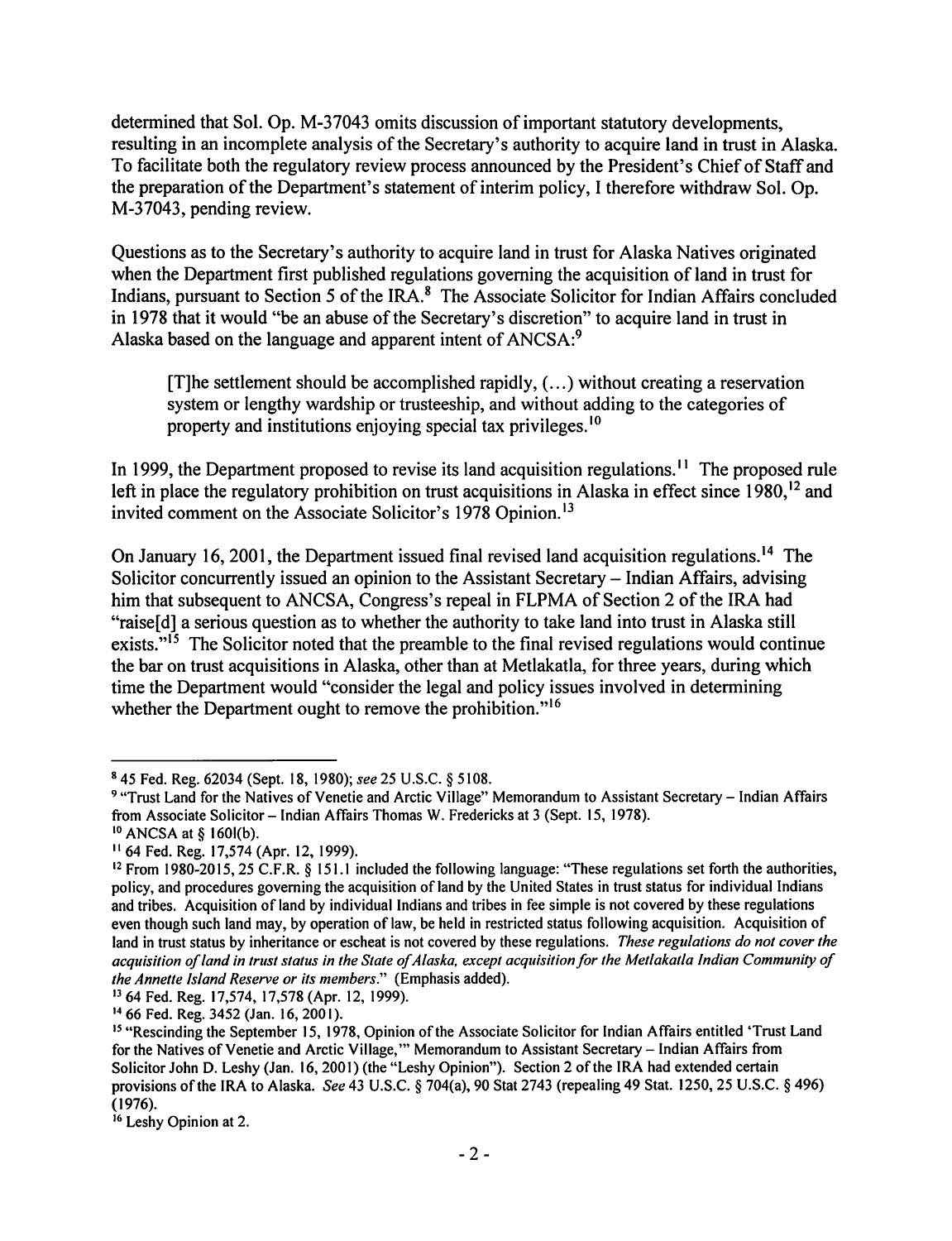The Solicitor went on, however, to inform the Assistant Secretary - Indian Affairs that: Because of my substantial doubt about the validity of the conclusion in the 1978 Opinion, and in order to clear the record so as not to encumber future discussions over whether the Secretary can, as a matter of law, and should, as a matter of policy, consider taking Native land in Alaska into trust, I am hereby rescinding the Associate Solicitor's 1978 Opinion. <sup>17</sup>

On November 9, 2001, the Department withdrew the revised final rule in order to "better address the public's continued concerns regarding the Department's procedures for taking land into trust for federally recognized Indian tribes."<sup>18</sup> The withdrawal of the revised final rules left the original regulations, including the Alaska exclusion, in effect. But because the Department did not reinstate the Associate Solicitor's 1978 Opinion, however, this left the Alaska exclusion in place without a clear legal basis or policy rationale.

In 2006, four Alaska Native tribes and one Alaska Native individual challenged the lawfulness of the Alaska exclusion in *Akiachak Native Community v. Jewell*.<sup>19</sup> The U.S. District Court for the District of Columbia (the "District Court") issued an opinion in favor of the Alaska Natives and severed and vacated the Alaska exception from the regulations.<sup>20</sup> In response, the Department engaged in notice and comment rulemaking on the issue and ultimately determined to remove the Alaska exclusion through the administrative process.<sup>21</sup> The U.S. Court of Appeals for the District of Columbia Circuit (the "DC Circuit") subsequently found that the Department's rulemaking had rendered the appeal by petitioner-intervenor State of Alaska moot, and vacated the decision of the District Court.<sup>22</sup>

Viewed against the background of this chronology of events, the limitations of Sol. Op. M-37043 become more apparent. Excepting a passing reference to  $FLPMA<sup>23</sup>$ , there is no mention in Sol. Op. M-37043 of the nature, extent, or impact of such post-ANCSA legislation. The District Court decision that prompted the Department's notice and comment rulemaking relied on the "privileges and immunities" amendments to the IRA in striking the Alaska exception.<sup>24</sup> Given that the Department's revision of the land acquisition regulations occurred prior to the decision by the DC Circuit vacating the lower court's merits decision, it is unclear from Sol. Op. M-37043 the extent to which the Department relied on the District Court's interpretation of the applicability of 25 U.S.C. § 476(g)<sup>25</sup> after that Court's decision had been vacated.<sup>26</sup>

<sup>26</sup> In Sol. Op. M-37043, the Solicitor briefly summarized the final rule eliminating the regulatory ban on trust land

<sup>&</sup>lt;sup>17</sup> Leshy Opinion at 2, citing 66 Fed. Reg. 3452 (Jan. 16, 2001).<br><sup>18</sup> 66 Fed. Reg. 56,609 (Nov. 9, 2001).

<sup>19</sup>995 F. Supp. 2d 1 (D.D.C. 2013).

<sup>20</sup>*Id.* at 6.

<sup>21</sup>79 Fed. Reg. 76,888, 76,889 (Dec. 23, 2014).

<sup>&</sup>lt;sup>22</sup> Akiachak Native Cmty. v. U.S. Dep 't of the Interior, 827 F.3d 100 (D.C. Cir. 2016).<br><sup>23</sup> Sol. Op. M-37043 at 8.

<sup>&</sup>lt;sup>24</sup> Pub. L. No. 103-263 § 5(b); *Akiachak Native Cmty. v. Jewell* at 4-5.<br><sup>25</sup> Effective September 1, 2016, certain provisions in Chapter 14 of Title 25 of the United States Code were reorganized and transferred to new chapters within Title 25. *See* Office of the Law Revision Counsel, *Editorial Reclassification Title 25, United States Code,* http://uscode.house.gov/editoria1reclassification/t25/index.html. Consistent with the filings in *Akiachak,* we use the numbering of Chapter 14 in effect at that time. For the reader's reference, 25 U.S.C. § 476 is now codified at 25 U.S.C. § 5123.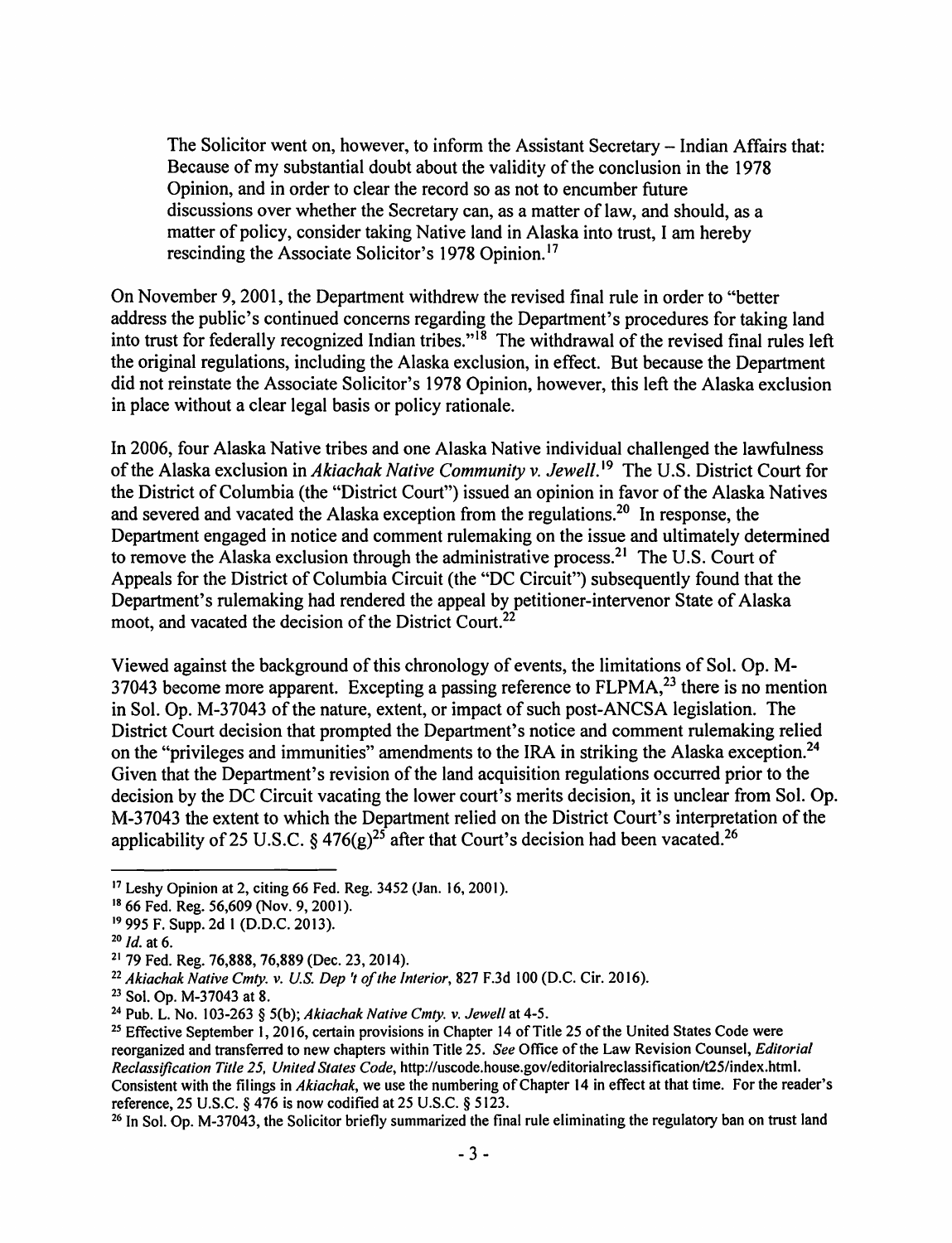The lack of such a discussion represents a significant omission given the realities of ANCSA and post-ANCSA legislation. For example, the passage of the Alaska National Interest Lands Conservation Act ("ANILCA") in 1980 established a subsistence priority for rural residents<sup>27</sup> and a land bank program to protect undeveloped lands that were available to ANCSA corporations.28 FLPMA rescinded the Secretary's authority to establish reservations in Alaska and his ability to patent lots within Alaska Native townsites.<sup>29</sup> And the 1988 amendments to ANCSA created settlement trusts,<sup>30</sup> prohibited indefinitely the alienation of the ANCSA corporate stock, $3<sup>1</sup>$  and authorized the corporations to amend their governing documents to permit the issuance of stock to Alaska Natives born after December 18,  $1971.<sup>32</sup>$  Collectively, ANCSA and the aforementioned post-ANCSA statutes create a fundamentally different regime for Alaska Native tribes when compared to the tribes in the contiguous United States. In addition, the Department of Justice took the view before the District Court that 25 U.S.C. § 476(g) did not necessarily require the Alaska exception be severed from 25 C.F.R. § 151.1.<sup>33</sup> The Solicitor failed to address the changed landscape in Alaska and left unanswered the degree to which the Department relied on the District Court's now vacated opinion in determining to strike the Alaska exception.

In summary, the failure to discuss fully the possible implications of post-ANCSA legislation on the Secretary's authority to take land in trust in Alaska, the failure to address the District Court's holding regarding the applicability of 25 U.S.C. § 476(g) to Alaska Native tribes and the Department's reliance thereon in promulgating revised regulations leave the Solicitor's analysis incomplete and unbalanced.

When former Solicitor Leshy concluded in 2001 that there was substantial doubt about the validity of the Associate Solicitor's 1978 Opinion, he rescinded it "in order to clear the record so as not to encumber future discussions over whether the Secretary can, as a matter of law, and should, as a matter of policy," take land in trust for Alaska Natives.<sup>34</sup> I have doubts as to the completeness and balance of Sol. Op. M-37043, and therefore believe the approach taken by former Solicitor Leshy in his 2001 opinion is appropriate.

Accordingly, I am withdrawing Sol. Op. M-37043 so that we may conduct the regulatory review process mandated by the President's Chief of Staff and prepare for consultation with the Indian and Alaska Native communities on an interim policy for off-reservation land-into-trust acquisitions within and outside of Alaska.

acquisition in Alaska, stating, without further elaboration, "Interior concluded that ANCSA left intact the Secretary's land-into-trust authority in Alaska and restated Interior's policy that 'there should not be different classes of federally recognized tribes."' Sol. Op. M-37043 at 9 (citing 79 Fed. Reg. 76,888, 76,890 (Dec. 23, 2014)).

 $27$  16 U.S.C. § 3111.<br>  $28$  43 U.S.C. § 1636.<br>  $29$  43 U.S.C. § 704(a).

 $30$  ANCSA at § 1629e.

<sup>&</sup>lt;sup>31</sup> *Id.* at § 1629c.<br><sup>32</sup> *Id.* at § 1606(g)(1).

<sup>&</sup>lt;sup>33</sup> Federal Defendants' Motion for Reconsideration, Akiachak Native Cmty., et al. v. Dep't of the Interior, et al., No. 1 :06-CV-00969 (D.D.C. July 3, 2013). 34 Leshy Opinion at 2.